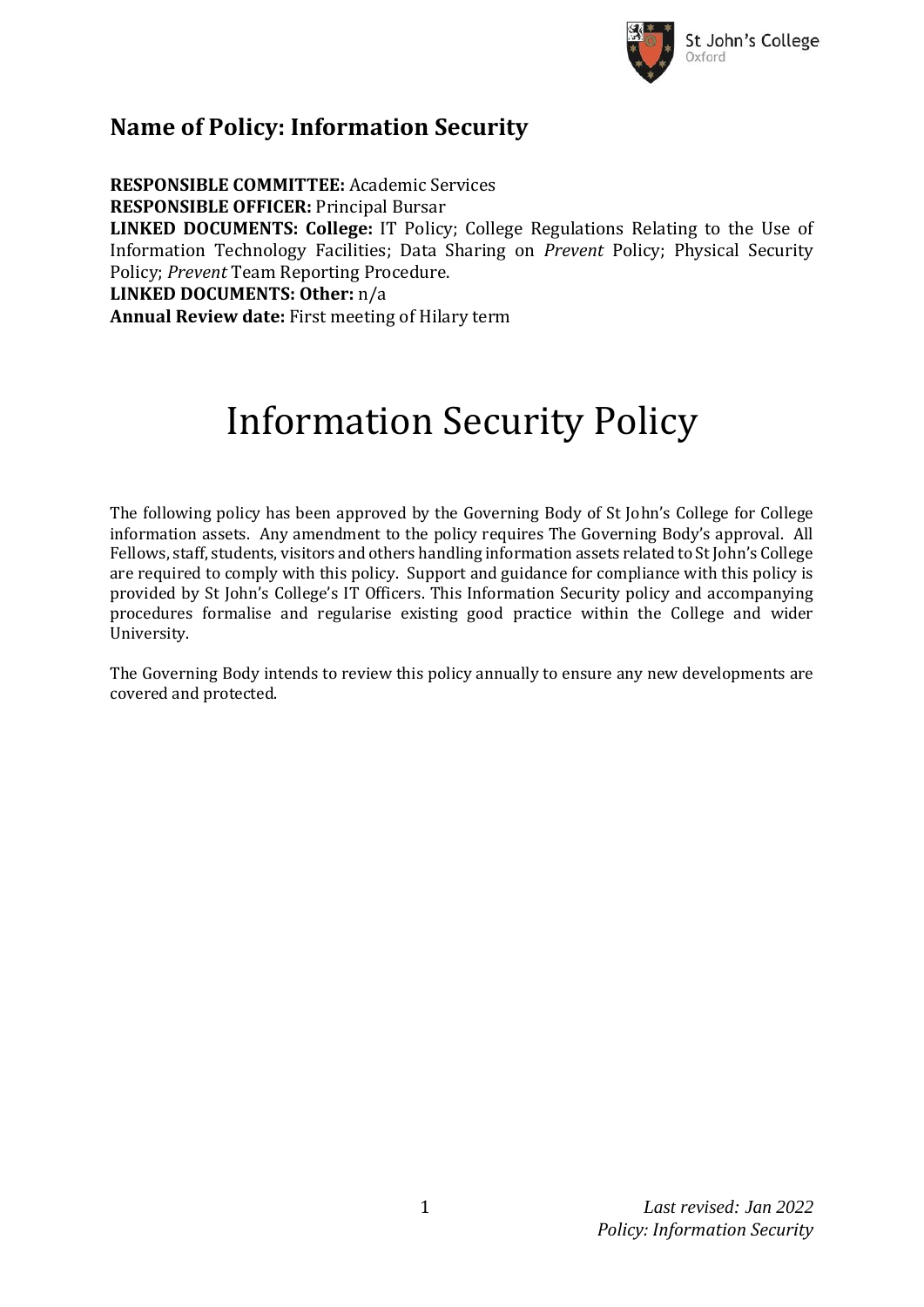

# **Overview**

Users of ICT within the University are subject in the first instance to the University ICTC regulations (2002) with subsequent amendments and available for review at: <https://governance.admin.ox.ac.uk/legislation/it-regulations-1-of-2002>

The ICTC regulations alone do not fully provide for all the needs of a security policy covering ICT services within St John's College. This security policy provides additional policies and guidelines which apply to its services and users of information assets within St John's College. Effective security is a team effort involving the participation and support of every College Fellow, staff, student, visitor and others handling information assets related to St John's College. It is the responsibility of every individual handling information assets to know these policies and guidelines, and to conduct their activities accordingly.

To avoid ambiguities, particular terminology is used when explaining the policies:

- **MUST** This word, or the terms **"REQUIRED"** or **"SHALL"**, mean that the item is an absolute requirement.
- **MUST NOT** This phrase, or the phrase **"SHALL NOT"**, mean that the item is absolutely prohibited.
- **SHOULD** This word, or the adjective **"RECOMMENDED"**, mean that there may exist valid reasons in particular circumstances to ignore a particular item, but the full implications must be understood and carefully weighed before choosing a different course.
- **SHOULD NOT** This phrase, or the phrase **"NOT RECOMMENDED"** mean that there may exist valid reasons in particular circumstances when the particular behaviour is acceptable or even useful, but the full implications should be understood and the case carefully weighed before implementing any behaviour described with this label.

# **1. Introduction**

St John's College seeks to maintain the confidentiality, integrity and availability of information about its staff, students, visitors, and alumni and its affairs generally. It is extremely important to St John's College to preserve its reputation and the reputation of Oxford University and its integral parts. Compliance with legal and regulatory requirements with respect to this Information is fundamental.

# **2. Objective**

This information security policy defines the framework within which information security will be managed by St John's College and demonstrates management direction and support for information security across St John's College. This policy is meant to keep information secure and highlights the risks of unauthorized access or loss of data.

In support of this objective all users of data assets, whether they are manual or electronic, accept their roles and responsibilities in ensuring information is protected and are committed to:

- (a) Treating information security seriously
- (b) Maintaining an awareness of security issues
- (c) Adhering to applicable security policies / following applicable guidance

Information relating to living individuals (such as may be found in Personnel, Payrolls, and Student Record Systems) should only be stored in the appropriate secure systems and is subject to legal protection. All users of the ICT system are obliged, under the terms of the General Data Protection Regulation (GDPR), to ensure the appropriate security measures are in place to prevent any unauthorised access to personal data, whether this is on a workstation or on paper.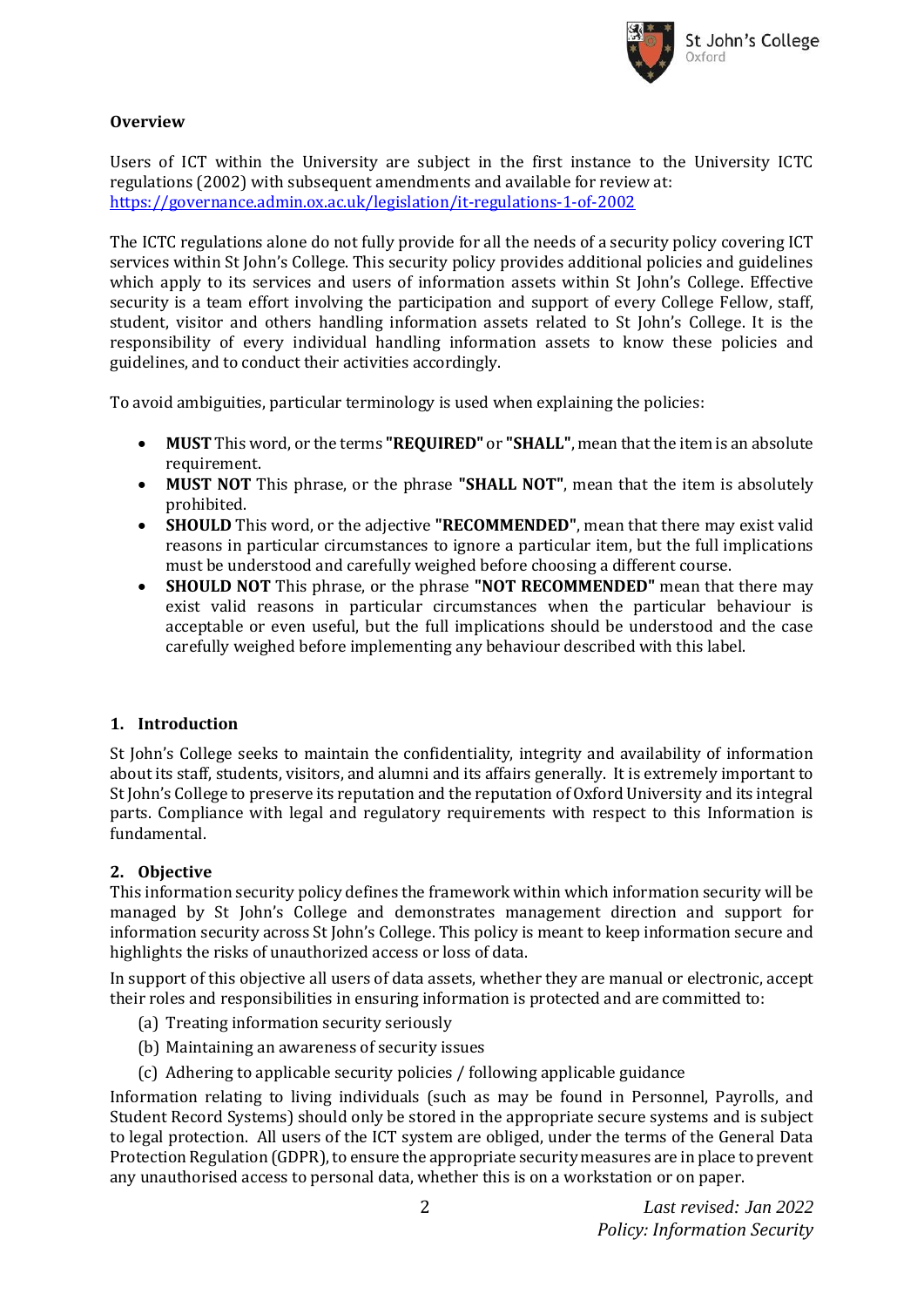

# **3. Scope and definitions**

The scope of this Information Security Policy extends to all St John's College's information and its operational activities including but not limited to:

- (a) Records relating to applicants, students and staff, alumni, visitors, conference guests and external contractors where applicable
- (b) Operational plans, accounting records, and minutes
- (c) All processing facilities used in support of St John's College's operational activities to store, process and transmit information
- (d) Any information that can identify a person, e.g. names and addresses.

This policy covers all data access and processing pertaining to the College, and all staff and other persons must be familiar with this policy and any supporting guidance. Any reference to staff shall be regarded as relating to permanent, temporary, contract, and other supported staff as applicable.

# **4. Policy**

St John's College aims, as far as reasonably practicable, to:

- (e) Protect the confidentiality, integrity and availability of all data it holds in its systems. This includes the protection of any device that can carry data or access data, as well as protecting physical paper copy of data wherever possible,
- (f) Meet legislative and contractual obligations,
- (g) Protect St John's College's intellectual property rights and commercial interests,
- (h) Produce, maintain and test business continuity plans in regards to data backup and recovery,
- (i) Prohibit unauthorised use of St John's College's information and systems,
- (j) Communicate this Information Security Policy to all persons potentially accessing data,
- (k) Provide information security training to all persons appropriate to their role,
- (l) Report any breaches of information security, actual or suspected in accordance with Appendix 1.

More detailed policy statements and guidance are provided in Section 7 of this Policy.

#### **5. Risk Assessment and the Classification of Information**

- 5.1 The degree of security control required depends on the sensitivity or criticality of the information. The appropriate degree of control therefore is determined by a process of risk assessment, in order to identify and classify the nature of the information held, the adverse consequences of security breaches and the likelihood of those consequences occurring.
- 5.2 The risk assessment should identify St John's College's information assets; identify the responsible Officer for those assets; and classify the information assets, according to their sensitivity and/or criticality to St John's College or the University as a whole. In assessing risk, St John's College should consider the value of the asset, the threats to that asset and its vulnerability.
- 5.3 Where appropriate, information assets should be labelled and handled in accordance with their criticality and sensitivity.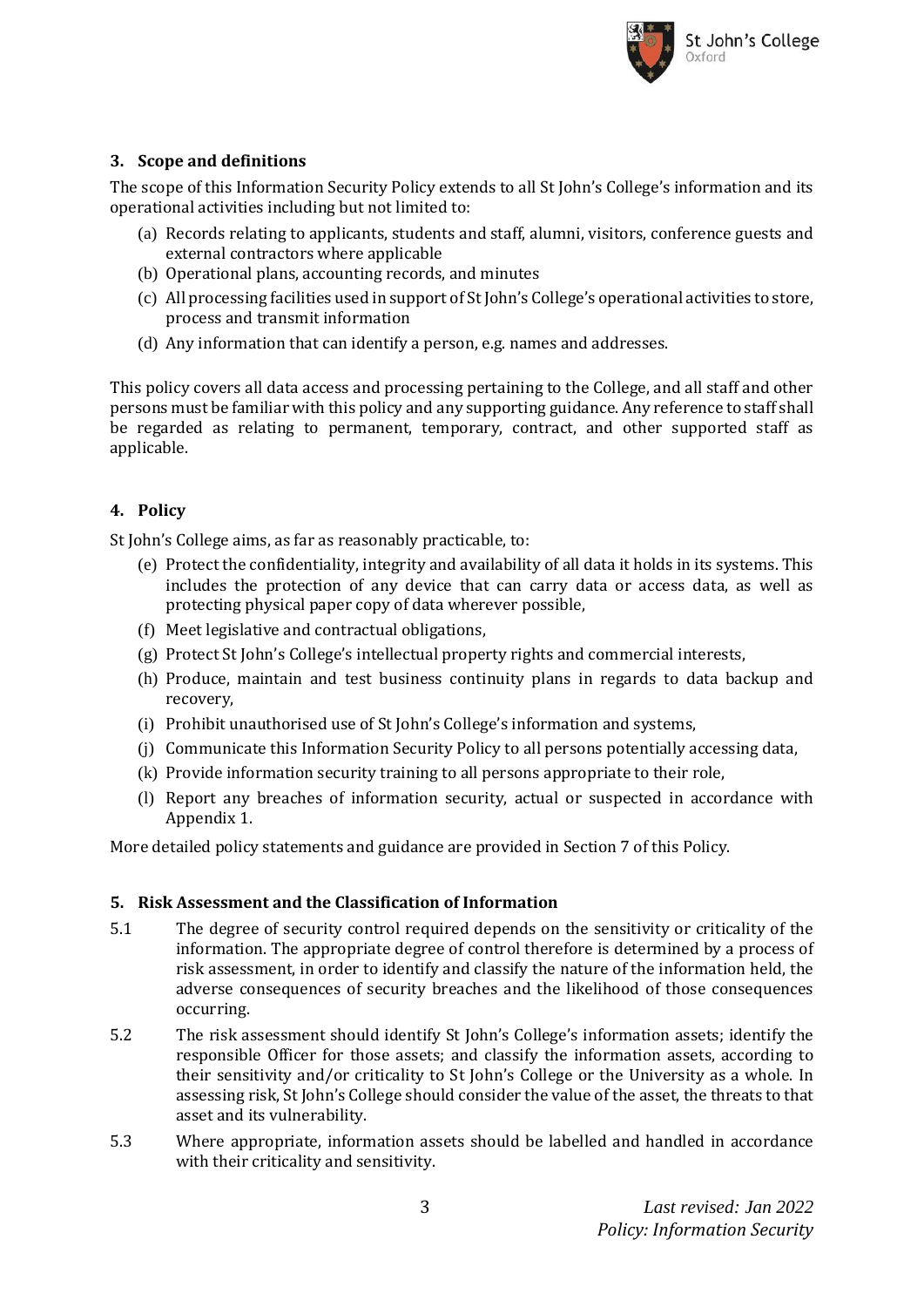

- 5.4 Rules for the acceptable use of information assets should be implemented. Users of College resources must be aware of the University's Regulations and Policies applying to all users of University ICT facilities. Further information is available from [http://www.ict.ox.ac.uk/oxford/rules/.](http://www.ict.ox.ac.uk/oxford/rules/)
- 5.5 Information security risk assessments should be reviewed periodically and carried out as required during the operational delivery and maintenance of St John's College's infrastructure, systems and processes.
- 5.6 Personal data must be handled in accordance with the General Data Protection Regulation (GDPR) and in accordance with this policy and the College's Data Protection Policy.
- 5.7 The GDPR requires that appropriate technical and organisational measures are taken against unauthorised or unlawful processing of personal data and against accidental loss or destruction of, or damage to, personal data. A higher level of security should be provided for 'sensitive personal data'.

# **6. Responsibilities**

The Governing Body is responsible for establishing the framework and for issuing and reviewing policy statements and procedures to support St John's College and the University's Ordinances and Regulations with which members of the University must comply.

Governing Body requires the College Officers in St John's College to be accountable for implementing an appropriate level of security control for the information under their responsibility and processed by persons accessing that data on behalf of College.

Each member of staff is accountable to their head of department for operating an appropriate level of security control over the information and systems they use to perform their duties. Fellows and Tutors and Lecturers are responsible to the Senior Tutor, Junior Members are responsible to the Senior Dean, academic visitors are responsible to their host and Conference and other visitors are responsible to the Domestic Bursar.

The Data Protection Officer is responsible for co-ordinating the management of information security, maintaining this Information Security Policy and ensuring availability of advice and guidance on its implementation.

It is noted that failure to adhere to this Policy may result in the College suffering financial loss (arising both as fines imposed by the Information Commissioner's Office and by way of damages sought by an individual whose data has been inappropriately handled), operational incapacity, and loss of reputation. Data access or processing that fails to observe the provisions of this policy may result in disciplinary action.

There are two tiers of fine imposable on the College:

The lower level of fine, up to  $\epsilon$ 10 million or 2% of the College's annual turnover (whichever is greater), will be considered for infringements listed in Article 83(4) of the GDPR. This includes infringements relating to:

- (m) Integrating data protection 'by design and by default'
- (n) Records of processing activities
- (o) Co-operation with the supervising authority
- (p) Security of processing data
- (q) Notification of a personal data breach to the supervisory authority
- (r) Communication of a personal data breach to the data subject
- (s) Data Protection Impact Assessment
- (t) Prior consultation
- (u) Designation, position or tasks of the Data Protection Officer
- (v) Certification.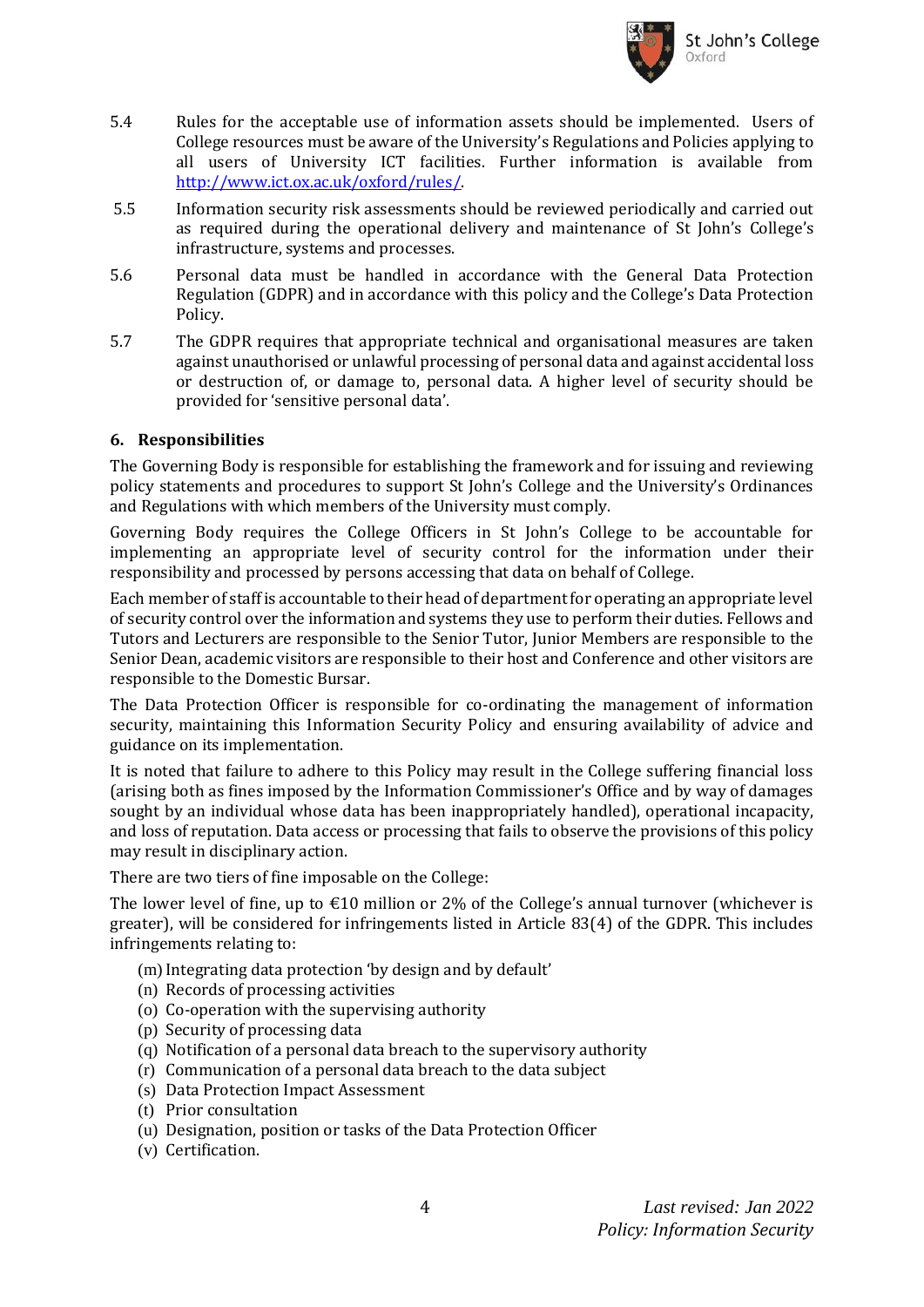

The higher level of fine, up to  $\epsilon$ 20 million or 4% of the College's annual turnover (whichever is greater), will be considered for infringements listed in Article 83(5) of the GDPR.

This includes infringements relating to:

- (w) The basic principles for processing, including conditions for consent, lawfulness of processing and processing of special categories of personal data
- (x) Rights of the data subject
- (y) Transfer of personal data to a recipient in a third country or an international organisation.

# **7. Detailed Policies and Guidance**

The following shall be complied with throughout St John's College.

# 7.1. **Access to Information and Information systems**

- 7.1.1. Information assets shall be under the responsibility of a named officer within St John's College. A list of information assets and the responsible officer shall be maintained by the DPO.
- 7.1.2. Access to information shall be restricted to authorised users and shall be protected by appropriate practical physical and/or logical controls.
	- (z) Physical controls for information and information processing assets shall include:
		- (i) Locked storage facilities (supported by effective management of keys)
		- (ii) Locks on rooms which contain computer facilities. Electronic locks should have their database systems reviewed at frequent intervals to ensure user access control is up-to-date.
		- (iii) Securing of mobile computers and other devices to prevent theft, where other physical controls such as locked doors or available secure storage cabinets are not available.
		- (iv) "Clean desk" policies (refer to section 7.8 of this policy)
		- (v) Encryption of sensitive data either transmitted or taken outside St John's College's properties. Encryption of data should be appropriate to the level of risk assessment of the data.
	- (aa)Logical controls for information and information processing assets shall include passwords for systems access.
	- (bb) Passwords and password management systems shall follow good practice for security which may include the following techniques:
		- (i) All system-level passwords (e.g., root, enable, admin, application administration accounts, etc.) should be changed periodically, and an expiry policy should be configured to enforce this where possible,
		- (ii) The use of strong authentication (minimum length, high complexity, nonreusable passwords). Refer to **Appendix 3** for Password Construction Guidelines,
		- (iii) Users where possible to have the ability to change their own passwords at any time,
		- (iv) Passwords to be changed at regular intervals appropriate to the information and resources being secured. A password expiry or account lock-out system to be in place to automate and enforce this process,
		- (v) Passwords should not be inserted into email messages or other forms of electronic communication except if it is necessary to issue a 'single use' password electronically,
		- (vi) Any exception to these provisions must be subject to a specific risk assessment and is only permitted where approval is given by the DPO,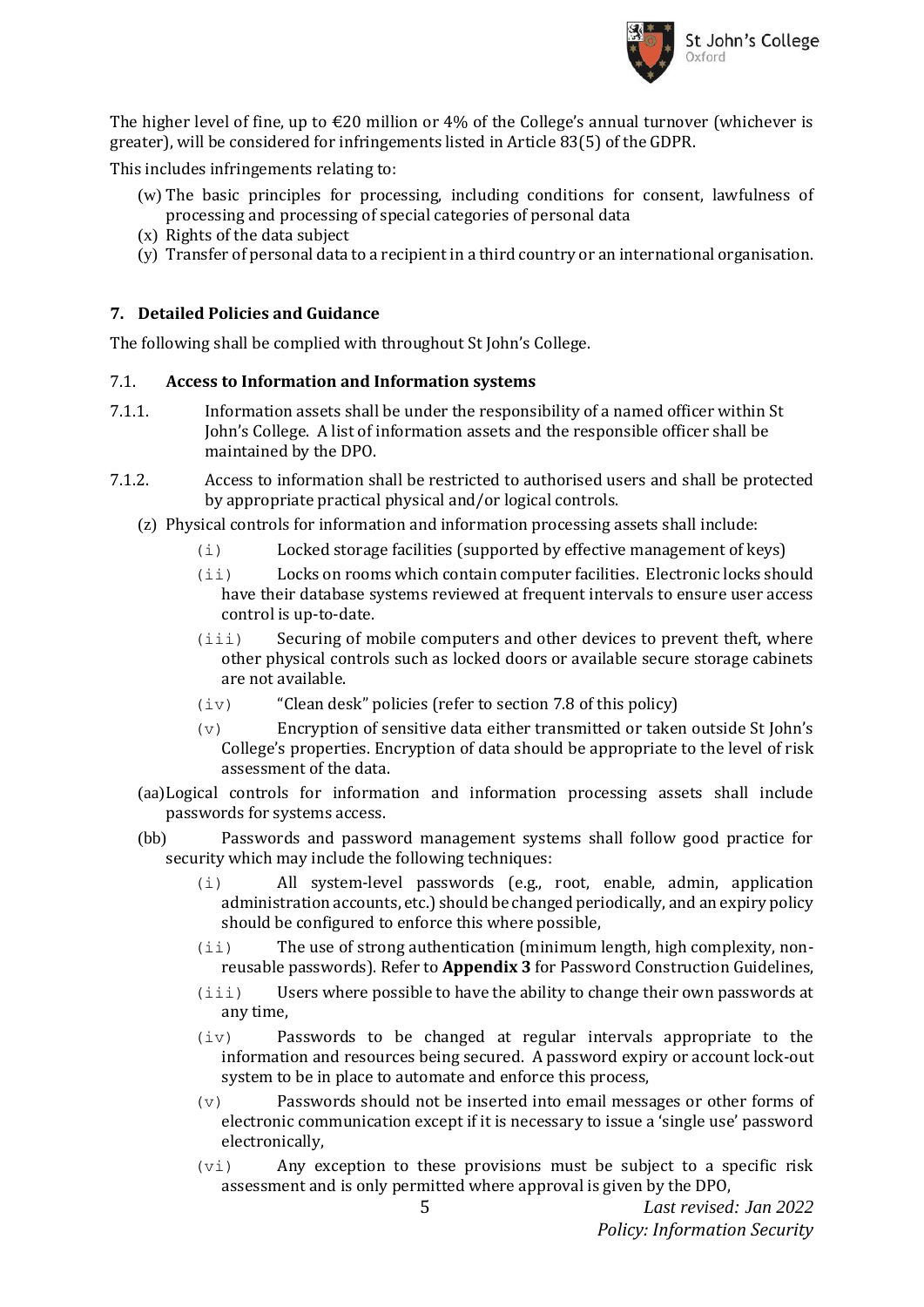

- $(vii)$  Specific exemption from a requirement for individual passwords applies to hardware where there is no capacity for individual passwords, such as BIOS protection, and to externally required single institutional passwords, such as from HMRC where College has a legal obligation to report data. All such group passwords must be restricted to only those College staff or external maintenance staff who need to use such passwords in the course of their work for College.
- **(cc)**Each user of the ICT system is responsible for the security of their own password. If a password of an account is suspected to have been compromised, the user must report the relevant incident to the IT team immediately and change all passwords on all system. For further standards on password protection refer to **Appendix 3**.
- (dd) Access privileges shall be allocated based on the minimum privileges required. Access privileges shall be authorised by the appropriate information owner or someone with authority to act on their behalf.
- (ee)Shared computers will require users to authenticate before use in order to enable activities to be traced to an authenticated individual. A specific exemption to this is the Main Lodge central console where working practice make signing on and off impractical and where rotas and video surveillance of the console can identify users.
- (ff) To allow for potential investigations & traceability, access records should be kept for a minimum of six months, or for longer, where considered appropriate.
- **(gg)** Access to the St John's College's administered network via remote access must require a login in order to get access to any system on the internal network.
- 7.1.3. Officers responsible for information assets shall review access permissions on an annual basis.
- 7.1.4. Access to physical information assets for example printed paper documents, and media containing information – shall be governed as appropriate by the same principles as above.
- 7.1.5. Processes shall be in place to ensure that all employees, contractors and third-party users have appropriate information and physical access permissions granted on joining the organisation, expediently revoked on leaving the organisation, and updated on changes in role. Leavers will also be required to delete or return all of St John's College's information assets in their possession upon termination of their employment, contract or agreement. College Officers or other relevant staff are responsible for completing leavers checklists and communicating those lists to appropriate sections of College.
- 7.1.6. The circumstances under which the College may monitor use of its ICT systems, and the levels of authorisation required for this to be done form part of the University's "Regulations Relating to the use of Information Technology Facilities".
- 7.1.7. Access to operating system commands and the use of system utilities such as administrator privilege - that might be capable of overriding system and application controls, shall be appropriately restricted to those persons who are authorised to perform systems administration or management functions. Such privileges shall be authorised by the DPO once they have been reviewed and appropriate risk assessments made as to the validity of requirements and the skill levels of those requesting increased privileges.
- 7.1.8. Visitors to St John's College should be provided with specifically assigned credentials and should be appropriately authenticated and automatically disabled at the end of their term with St John's College.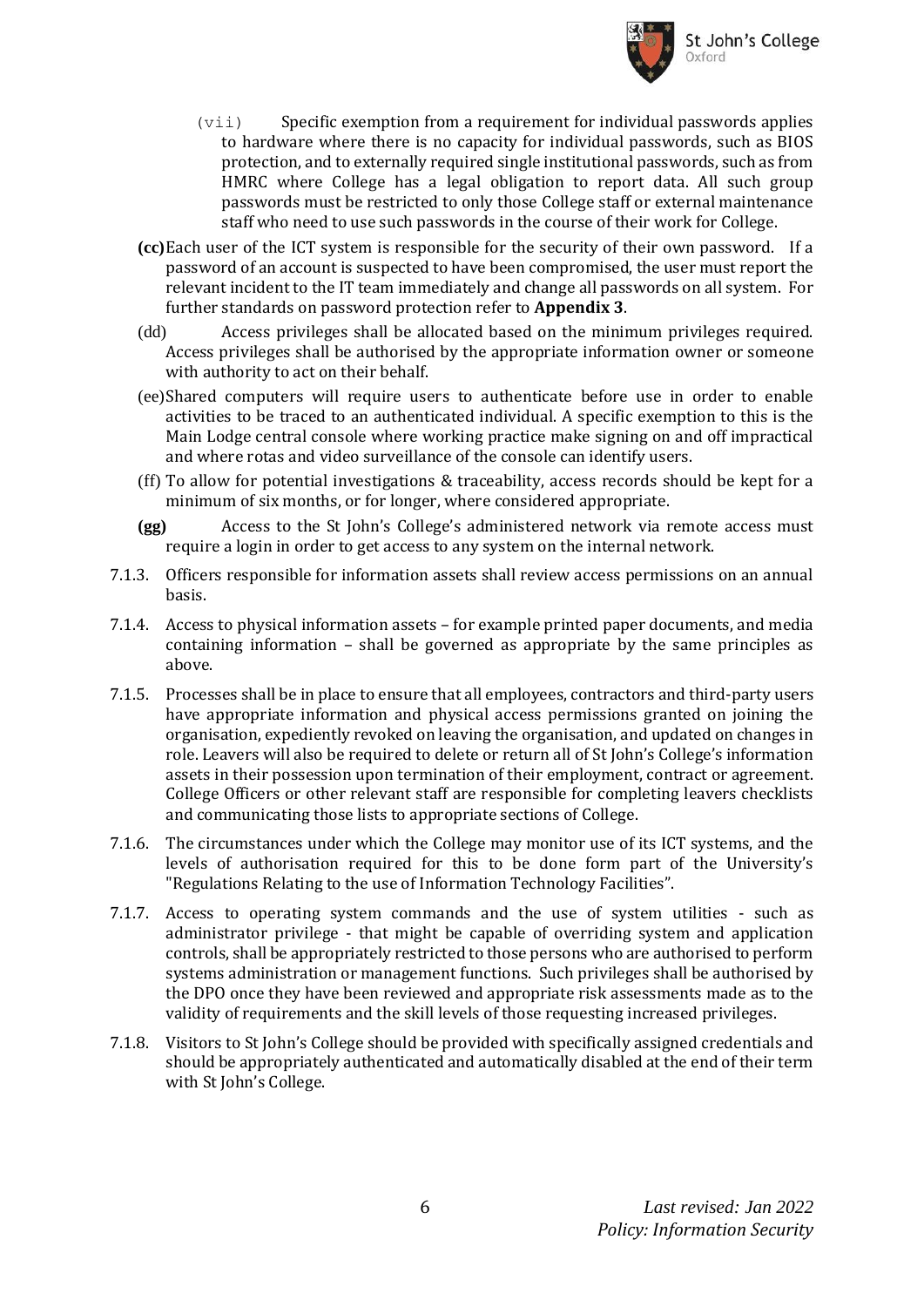

# 7.2. **Use of Personal Computer Equipment and Removable Storage**

- 7.2.1. St John's College recognises that there may be occasions when staff need to use their own computing equipment to process information (including personal data). Point 7.1.2 addresses this where information is to be transferred outside of the college property/ICT system. Appropriate levels of control should be put in place for information which is held on a staff members' own computing equipment or on removable storage.
- 7.2.2. It is good practice and required that:
	- **(hh)** Privately owned computing equipment used to process St John's College information or connect to St John's College's network must have up-to-date anti-virus software installed and, if the computer is to be connected to the Internet, a firewall. Antivirus software provided by a site-license can be used on all systems connected to the administered network and installed via the University's IT Services website. Refer to **Appendix 5** for further recommended end user practices to prevent Virus problems.
	- (ii) The information on removable storage devices holding personal data should be protected from loss and/or theft. Information containing personal data that is to be saved onto removable storage or privately-owned computing equipment shall be encrypted before storage. Appropriate encrypted storage devices or software needed for College purposes can be requested from the IT Officers.
	- (jj) St John's College information shall not be retained on removable storage devices longer than necessary (i.e. once information that has been updated on a computer owned by a member of staff is uploaded onto St John's College systems, it shall be deleted from the removable storage device).

#### 7.3. **Servers**

This policy specifically applies to server equipment owned and/or operated by St John's College, and to servers registered under any St John's College-administered network.

All internal servers deployed in St John's College must be the responsibility of an operational group that is responsible for system administration. Approved server configuration guides must be established and maintained by each operational group. Operational groups should monitor configuration compliance and implement an exception policy tailored to their environment. Each operational group must establish a process for changing the configuration guides, which may include peer review and approval.

- 7.3.1. Physical servers must be housed in a location where physical access and the server environment (power, temperature, and humidity) can be controlled.
- 7.3.2. Servers should be backed up to offsite storage, such as the University HFS. (Refer to section 7.9 of this policy for further information)
- 7.3.3. Servers must be registered with the St John's College IT team. As a minimum, the following information is required to positively identify the point of contact:
	- (kk) Server contact(s) and location, and a backup contact
	- (ll) Hardware and Operating System/Version
	- (mm) Main functions and applications, if applicable

Refer to **Appendix 6** for Server General Configuration Guidelines.

*St John's College IT Staff will police their own policies in this area but will seek to follow policies that are regularly reviewed and audited by the University IT Services and the wider IT support community in the University.*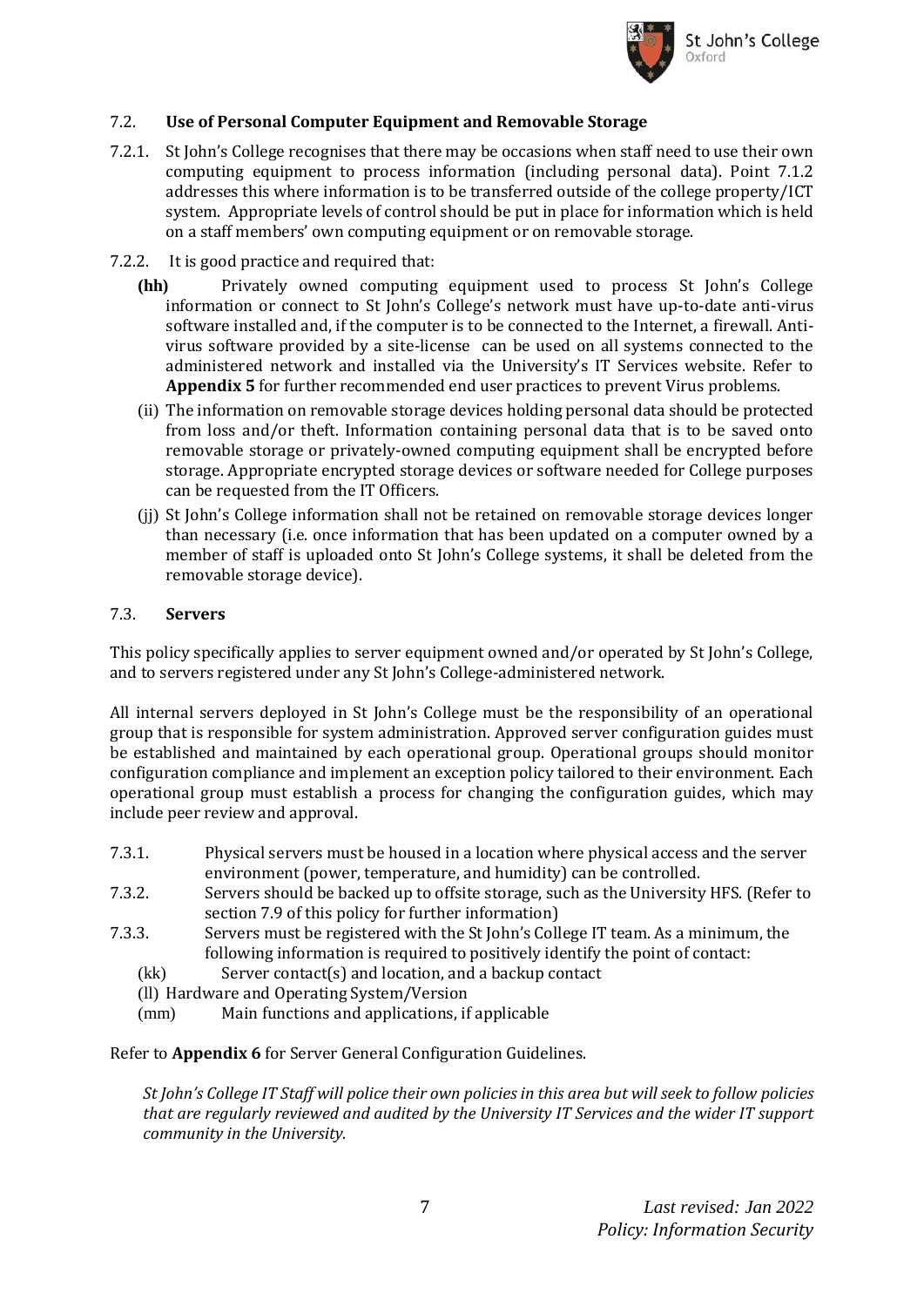

# 7.4. **Network Security**

7.4.1 Responsibility for management and security of the St John's College's internal network rests with the IT team, within which a network administrator must be nominated. The network administrator for St John's College must:

- (nn) Ensure IT Officers are suitably trained in information security.
- (oo) Proper logs are kept in accordance with OxCERT policies.
- (pp) Protect physical network from interception/damage/interference.
- (qq) Restrict unauthorized traffic using a firewall or equivalent device.
- (rr) Regularly review and maintain network security controls and device configurations.
- (ss) Identify security features, service levels and management requirements and include them in any network service agreements whether they be in-house or outsourced.
- (tt) Use secure network connections for making any transfers of non-public information.

7.4.2 All St John's College's networks must be monitored at all times. Monitoring must detect and log at least the following activities, as comprehensively as reasonably possible:

- (uu) Unauthorized access attempts on firewalls, systems, and network devices (only authorized systems and users should have access to the network)
- (vv) Port scanning
- (ww) System intrusion originating from a protected system behind a firewall
- (xx) System intrusion originating from outside the firewall
- (yy) Network intrusion
- (zz)Denial of services
- (aaa) Any other relevant security events

7.4.3 All network activity should be logged in accordance with OxCERT policy. It is currently recommended that at least 60 days of logs be kept, and longer if possible. Logs must include identifiable data to enable traces back to specific events, computer systems, and specific users. Timestamps, MAC addresses, IP Addresses, and where possible usernames should be included in logging systems.

Further information on good IT security practice can be found on the University's Information Security site [https://www.infosec.ox.ac.uk/.](https://www.infosec.ox.ac.uk/)

# 7.5. **Email and Internet Use**

Policy for the use of electronic mail is covered by the University's ICTC regulations of 2002 (with subsequent amendments) and available at :

https://governance.admin.ox.ac.uk/legislation/it-regulations-1-of-2002

Where email systems are hosted locally, they should be checked by St John's College's ICT Services Department on a regular basis to ensure that they are being appropriately updated in regards to spam/virus filters. All email that passes through the email system shall be content checked and scanned for viruses and inappropriate content and cross-checked against an internet "black list" of banned email addresses. For centrally hosted email by ITSS, their information policy will take precedence.

- 7.5.1. St John's College policy and procedure on staff use of email and the Internet should be included in the Staff Handbooks.
- 7.5.2. Virus or other malware warnings should be forwarded to IT staff for checking and distribution rather than sent to other users. Mass mailing users of address groups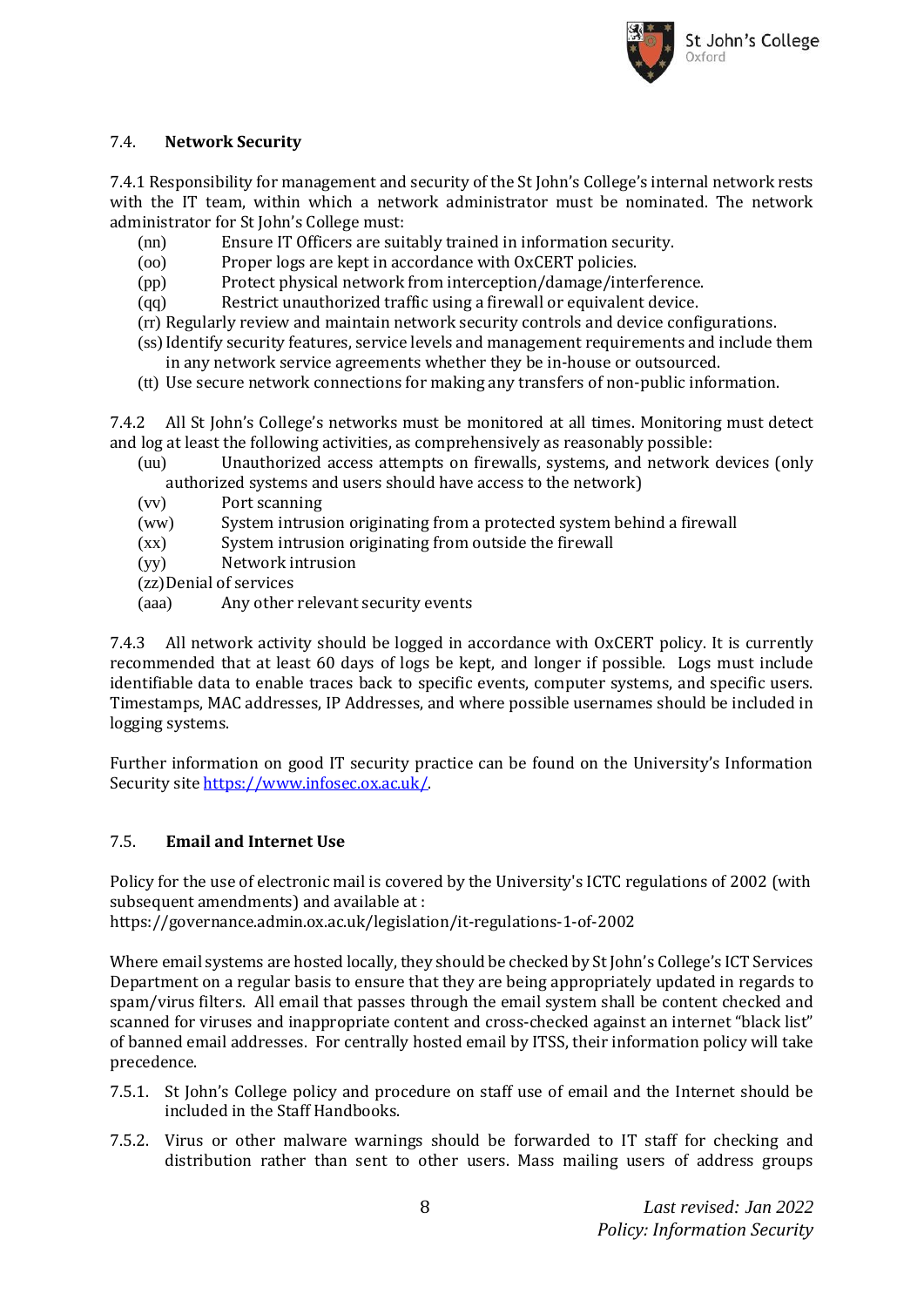

provided by St John's College is for work-related information only. This therefore excludes the use of the email system for advertising personal items for sale.

#### 7.6. **Mobile Computing.**

This applies to any mobile hardware that is used to access St John's College resources, whether the device is owned by the user or by St John's College.

- 7.6.1. Persons with laptop computers and other mobile computing devices including mobile phones shall take all sensible and reasonable steps to protect them from damage, loss or theft. Such steps may include:
	- (a) Securing laptops and removable media whether in college or while travelling.
	- (b) Avoiding taking laptops into areas with a high risk of theft and locking such equipment in the boot of a vehicle when leaving it unattended
- 7.6.2. Persons using computing equipment in public places shall ensure that confidential information cannot be viewed by unauthorised persons (e.g. stations, airports, trains, etc.)
- 7.6.3. Use of external wireless access points shall be permitted provided that the firewall software provided with the mobile computer is activated.
- 7.6.4. Mobile computer and smart phone users are required to ensure that software controls and updates are installed and regularly updated to protect the mobile computers and smart phones from viruses, spyware and similar malicious programmes. Regular updates of anti-malicious software files should occur automatically on connection to the Internet.
- 7.6.5. Use of any mobile computing device owned by St John's College, or that is used to access St John's College data (including email) must be in accordance with this Policy and the relevant section of the Staff Handbooks.
- 7.6.6. Mobile Device Security
	- (bbb) Any mobile device that is used to process or store St John's College sensitive data should have any remote wipe capability of the device turned on to protect against potential loss or theft.
	- (ccc) It is prohibited to connect to the St John's College network any illegal mobile device
	- (ddd) Mobile devices should not be used to carry St John's College sensitive data for any longer then absolutely necessary and should be encrypted if possible to protect any data that is on the device.

#### 7.6.7. **ANY MOBILE DEVICE HOLDING ST JOHN'S COLLEGE SENSITIVE DATA THAT IS STOLEN OR LOST MUST BE REPORTED TO THE LODGE IMMEDIATELY, REGARDLESS OF DATE/TIME.**

# 7.7. **Software Compliance**

- 7.7.1. College will provide staff properly licensed and authentic installations of software required for their role, and will ensure the necessary authorisation has been obtained.
- 7.7.2. Users of St John's College computer equipment and software shall not copy software or load unauthorised/unapproved software onto a St John's College computer including mobile equipment. The Senior IT Officer is responsible for giving authority and approval for software suitable for loading on St John's College equipment
- 7.7.3. St John's College's software shall not be given to any outsiders, including pupils/students.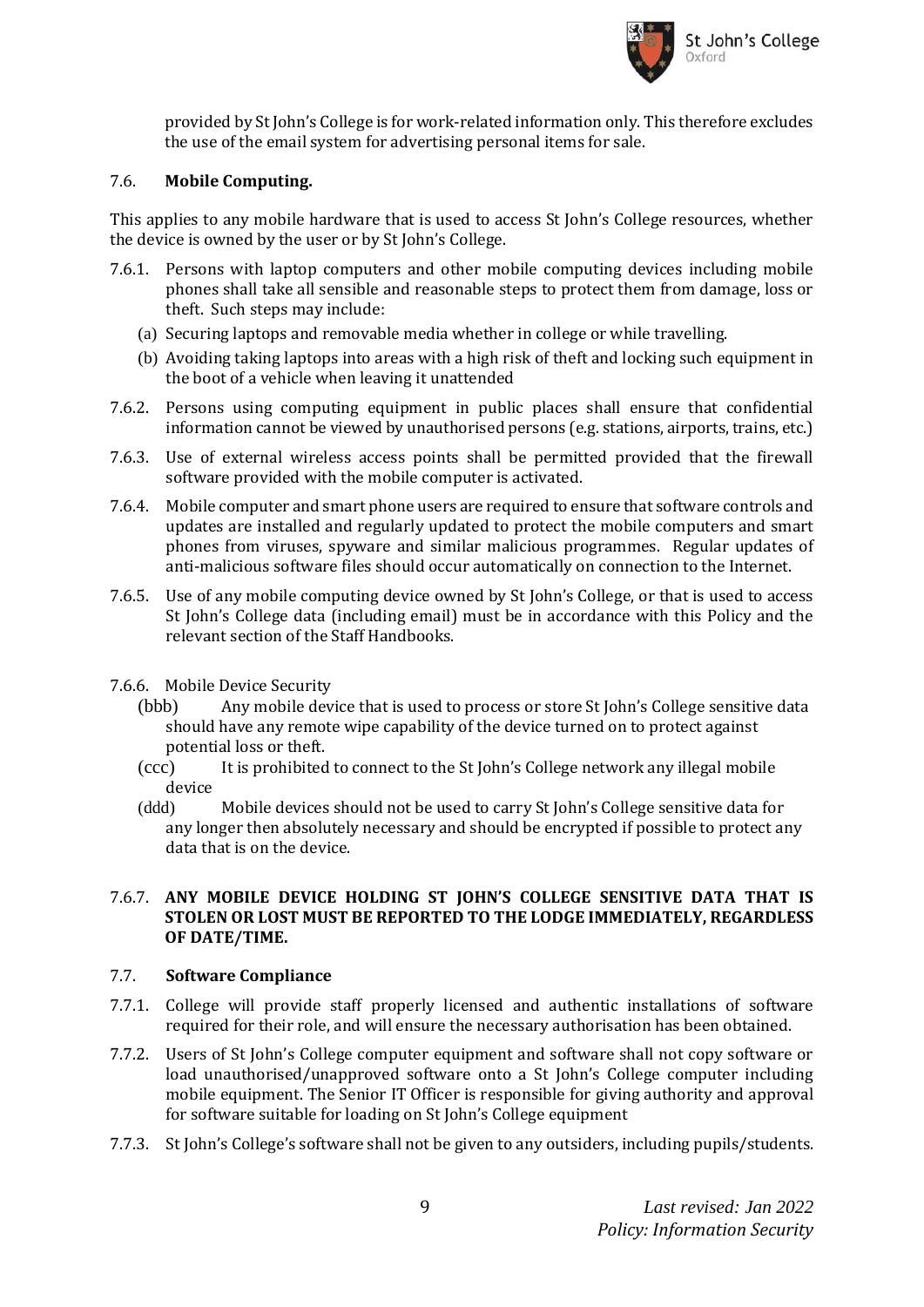

- 7.7.4. The IT team shall maintain a register of authorised software, including the licence information. All licences and media shall be held securely in the IT team.
- 7.7.5. Licensed software shall be removed from any computer that is to be disposed of outside of St John's College.
- 7.7.6 Further Software Usage Policies should be included in the Staff Handbook.

#### 7.8. **Clear Desk/Clear Screen**

- 7.8.1. Outside normal working hours, all confidential information, whether marked up as such or not, shall be secured; this may include within a locked office or in a locked desk. During normal office hours, such information shall be concealed or secured if desks are to be left unattended in unlocked/open access offices.
- 7.8.2. Confidential printed information to be discarded shall be kept secure until it can be placed in an approved confidential waste container for disposal.
- 7.8.3. Documents shall be immediately retrieved from printers, photocopiers and fax machines.
- 7.8.4. All desktop computers must be logged off or locked automatically after a suitable period (unless required to remain on for operational purposes) to ensure that unattended computer systems do not become a potential means to gain unauthorized access to the network.
- 7.8.5. Unattended laptop computers, mobile telephones and other portable information assets and keys shall be secured e.g. in a locked office, within a lockable desk, or by a lockable cable.
- 7.8.6. Those in charge of meetings shall ensure that no confidential information is left in the room at the end of the meeting.
- 7.8.7. St John's College shall ensure that members of staff have suitable storage facilities to enable them to comply with this Policy.

#### 7.9. **Information Backup**

- 7.9.1. The requirements for backing-up information shall be defined based upon how often it changes and the ease with which lost data can be recovered and re-entered.
- 7.9.2. The IT Officers shall be responsible for ensuring that electronic systems and information are backed up in accordance with the defined requirements.
	- (eee) Accurate and complete records of the back-up copies shall be produced and maintained.
	- (fff) The back-ups shall be stored in a remote location which must:
		- (i) be at a sufficient distance to escape any damage from a physical disaster at St John's College
		- (ii) be accessible
		- (iii) afford an appropriate level of protection to the back-up media in terms of its storage and transportation to and from the remote location
	- (ggg) Back-up media shall be regularly tested to ensure that it can be relied upon for emergency use when necessary.
	- (hhh) Restoration procedures shall be regularly checked and tested to ensure that they are effective and that they can be completed within the time allotted in the operational procedures for recovery.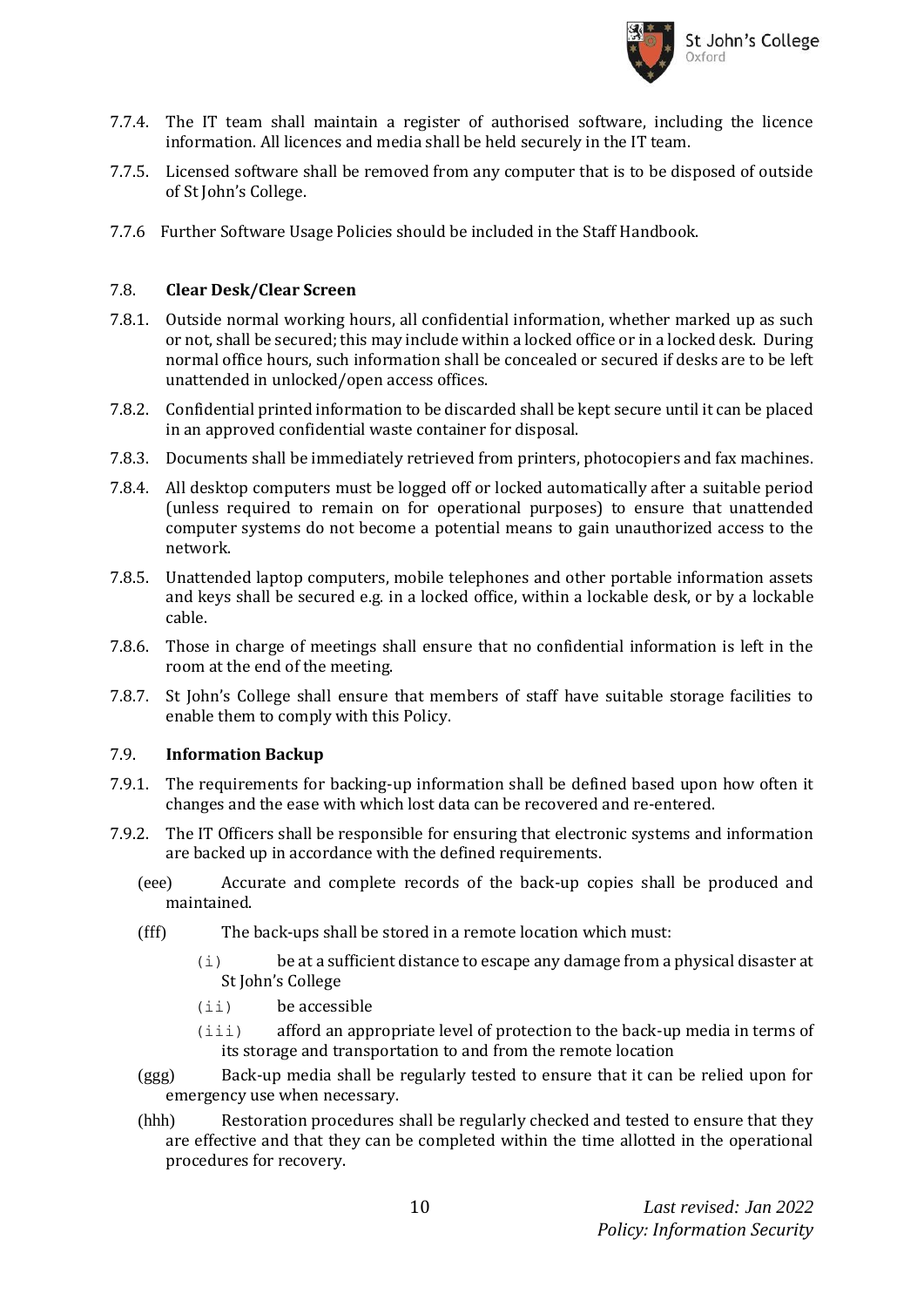

# **8. Computer Equipment Disposal**

St John's College subscribes to the University policy for disposal of equipment that is surplus to the requirements of the unit that originally purchased it. This policy may be found at [http://www.ict.ox.ac.uk/oxford/disposal/.](http://www.ict.ox.ac.uk/oxford/disposal/)

The University policy stresses the importance of the need to remove sensitive and confidential data from the hard disks of computers that are ready for disposal.

Before disposing of any computer system, it is vital to remove all traces of data files. Deleting the visible files is not sufficient to achieve this, since data recovery software could be used by a new owner to "undelete" such files. The disk-space previously used by deleted files needs to be overwritten with new, meaningless data - either some fixed pattern (e.g. binary zeroes) or random data. Similarly, reformatting the whole hard disk may not in itself prevent the recovery of old data as it is possible for disks to be "unformatted".

Almost every computer is bought with an operating system installed. A machine may therefore be legitimately disposed of with a freshly installed copy of the same system. However, no updated version of the operating system or other software should be installed without a valid licence. This should leave a machine in a suitable state for disposal unless there is confidential or sensitive information on the disk. These disks require a secure wipe and/or physical destruction.

- 8.1.1. Reasonable efforts should be made to see if any other use of surplus equipment can be made to further the College's charitable objectives,
- 8.1.2. Equipment that has residual value may be sold, either to College members or outside bodies, subject to the College's financial guidelines.
- 8.1.3. If the equipment cannot be reused or sold, then it should be recycled or disposed of in accordance with waste disposal regulations.
- 8.1.4. Disks that have contained information classed as confidential or sensitive must be secure wiped using a tool such as PGP or DBAN or physically destroyed.

# **9. Data Breach/Loss**

Proper logs must be kept in order to allow traceability of security events involving cases of data breach or loss using particular IP addresses on either St John's College's network or the University backbone. Section *7.4 Network Security* details logging requirements in order to comply with this policy.

The GDPR introduces a duty on the College to report certain types of personal data breach to the Information Commissioner's Office (ICO). This must be done within 72 hours of becoming aware of the breach.

- 9.1. The College's Data Protection Breach Policy (Appendix 1 of this Policy) procedures shall be in place to handle loss of data. Such breaches shall include any breaches of this policy. Breaches include but are not limited to:
	- (iii)data breach/loss/theft
	- (iii) loss of equipment due to theft
	- (kkk) inappropriate access controls allowing unauthorised access
	- (lll) equipment failure
	- (mmm) human error
	- (nnn) unforeseen circumstances such as fire and flood
	- (ooo) hacking
	- (ppp) 'blagging' offences where data is obtained by deception.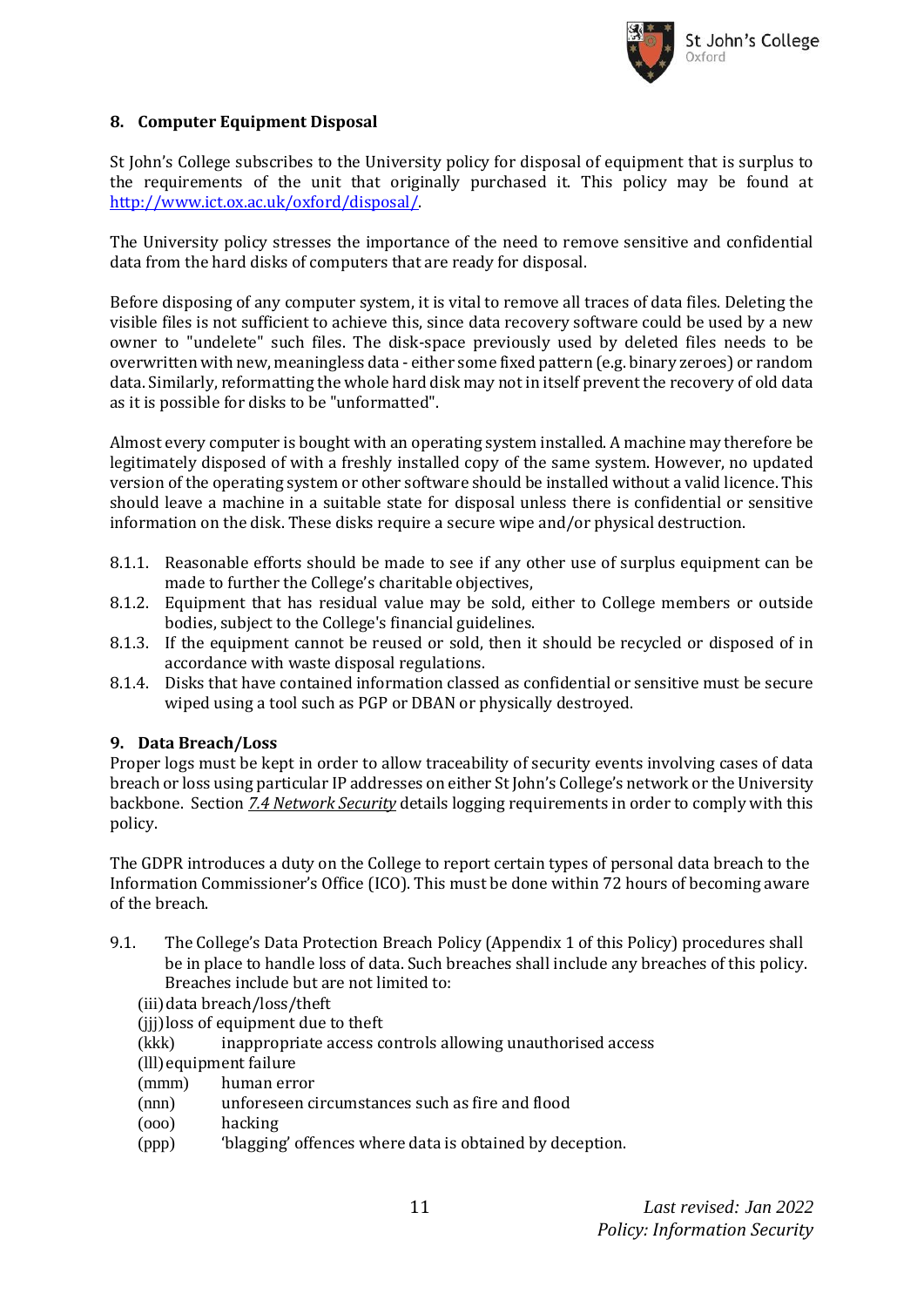

9.2. Any breach should be immediately reported as per the College's Data Protection Breach Policy (Appendix 1). All investigations should be carried out urgently and reviewed once the issue has been resolved.

Further information on good IT security practice can be found on the University's Information Security site [https://www.infosec.ox.ac.uk/.](https://www.infosec.ox.ac.uk/)

#### **10. Governance**

This Policy will be reviewed regularly by the Principal Bursar. Any changes will be approved by the Governing Body.

#### **11. Enforcement**

11.1 Breaches of data protection legislation could lead to civil or criminal actions against the individual or the College.

11.2 Non-compliance with this policy may lead to disciplinary action being taken up to and including dismissal.

**The Governing Body of St John's College has approved this policy on 12th March 2014**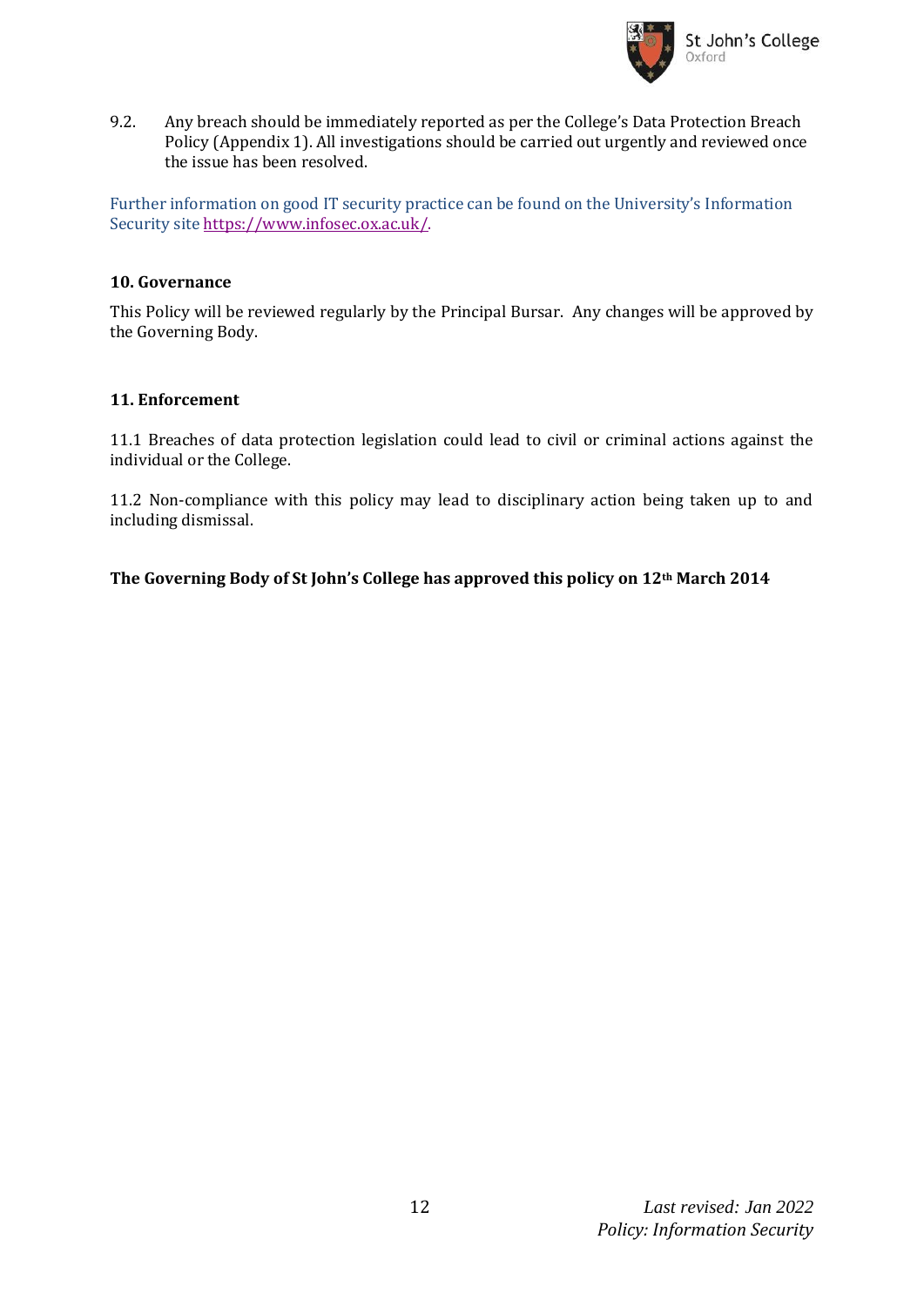

#### **Appendix 1 – Data Protection Breach Policy**

This policy is part of the Information Security Policy. Please refer to the Information Security Policy for more details on how data is protected and secured by the College, and what duties each individual has to ensure that data is secure.

#### **Policy Statement**

The College holds large amounts of personal and 'special category' data. Every care is taken to protect personal data and to avoid data breaches (see full Information Security Policy). In the unlikely event of data being lost or shared inappropriately, it is vital that appropriate action is taken to minimise any associated risk as soon as possible.

#### **Purpose**

This policy sets out the procedure to be followed by all College staff if a data protection breach takes place.

The GDPR introduces a duty on the College to report certain types of personal data breach to the Information Commissioner's Office (ICO). The GDPR introduces a duty on the College to report certain types of personal data breach to the Information Commissioner's Office (ICO). This must be done within 72 hours of becoming aware of the breach.

#### **Scope**

This policy applies to all personal and special category data held by the College.

# **Types of Breach**

Data protection breaches could be caused by a number of factors. Some examples are:

| (qqq)             | Loss or theft of data or equipment on which data is stored |  |  |  |
|-------------------|------------------------------------------------------------|--|--|--|
| (rrr)             | Inappropriate access controls allowing unauthorised use    |  |  |  |
| (sss)             | <b>Equipment Failure</b>                                   |  |  |  |
| (ttt) Human Error |                                                            |  |  |  |
| (uuu)             | Unforeseen circumstances such as fire or flood             |  |  |  |
| (vvv)             | Hacking                                                    |  |  |  |
| (www)             | Offences where information is obtained by deception        |  |  |  |

# **Reporting a Breach (or Suspected Breach)**

Anyone who discovers/receives a report of a breach (or suspected breach) must inform their line manager and the IT Officer immediately (within 30 minutes of becoming aware of the possible breach). The supervisor or line manager or equivalent must let the Data Protection Officer (DPO) know of the possible breach immediately (within 30 minutes of when it is brought to their attention). Information provided by the user about the possible breach should be made available to the DPO as soon as possible.

#### **Immediate Containment/Recovery**

The line manager must ascertain whether the breach is still occurring. If so, steps must be taken immediately to minimise the effect of the breach. An example might be to shut down a system, or to alert relevant staff. If in doubt, ask for assistance from College IT staff.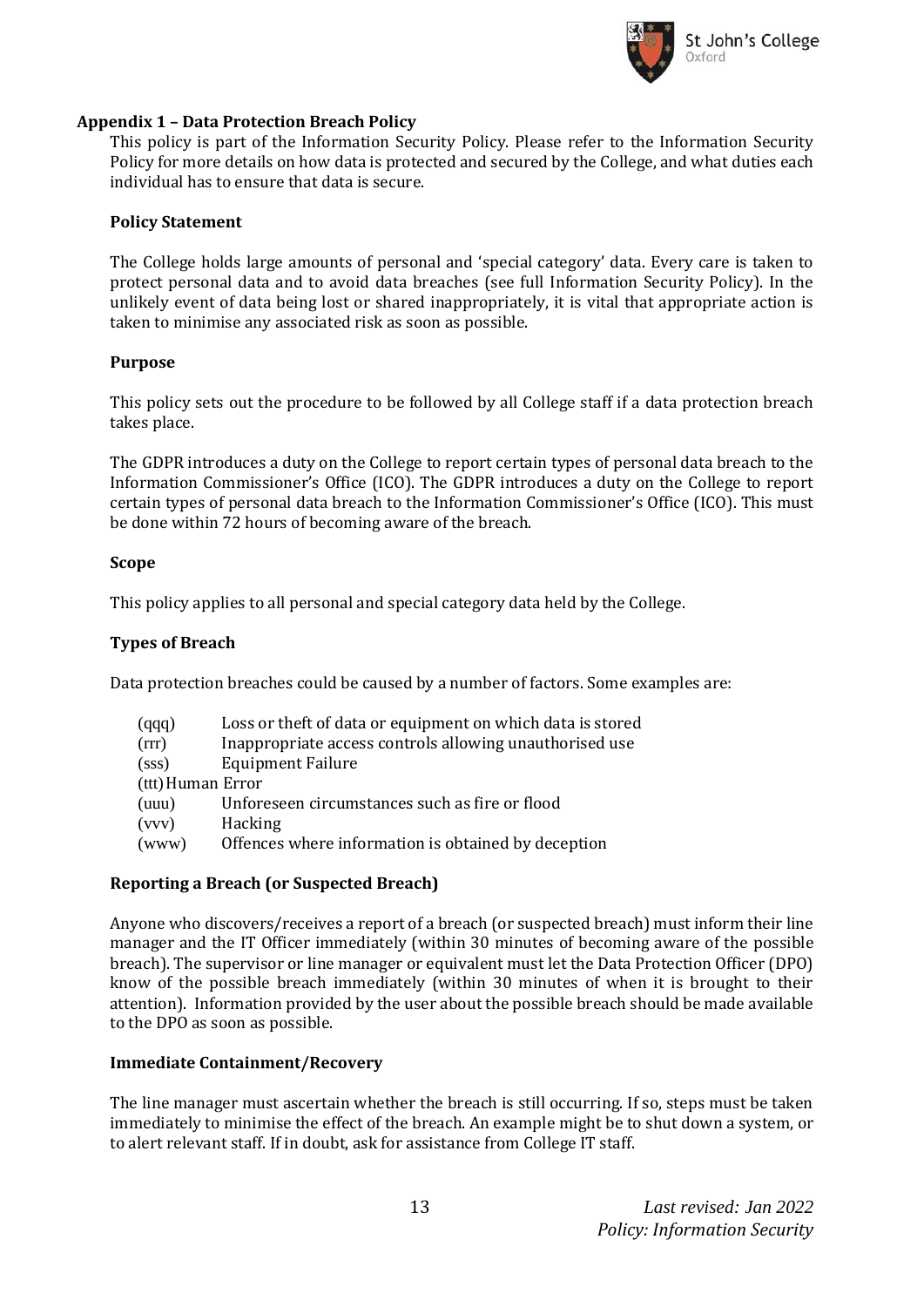

The line manager must inform the DPO as soon as possible. In the DPO's absence, inform the Bursar, Bursary Manager or President.

The DPO must consider whether the police need to be informed. This would be appropriate where illegal activity is known or is believed to have occurred, or where there is a risk that illegal activity might occur in the future given the nature of information lost.

The line manager, IT staff or DPO must ensure that the appropriate steps are taken quickly to recover any losses and limit the damage. Steps might include:

- (xxx) Attempting to recover lost equipment.
- (yyy) Contacting any affected individuals or departments so that they are prepared for any potentially inappropriate enquiries 'phishing' for further information on the individual concerned. Consideration should be given to a global email. If an inappropriate enquiry is received by staff, they should attempt to obtain the enquirer's name and contact details if possible and confirm that they will ring the individual making the enquiry back. Whatever the outcome of the call, it should be reported immediately to the DPO.
- (zzz) Contacting the relevant teams so that they can be prepared to handle any press or other enquiries that may result.
- (aaaa) The use of back-ups to restore lost/damaged/stolen data.
- (bbbb) If bank details have been lost/stolen, consider contacting banks directly for advice on preventing fraudulent use.
- (cccc) If the data breach includes any entry codes or passwords, then these codes must be changed immediately, and the relevant agencies and members of staff informed.

#### **Investigation**

In most cases, the next stage would be for the College to fully investigate the breach and ascertain whose data was involved in the breach, the potential effect on the data subject and what further steps need to be taken to remedy the situation. The DPO must ensure the investigation occurs, and the investigation will usually involve the IT Officer and the relevant line manager.

The investigation should consider the type of data, its sensitivity, what protections are in place (e.g. encryption), what has happened to the data, whether the data could be put to any illegal or inappropriate use, how many people are affected, what type of people have been affected (the public, suppliers etc.) and whether there are wider consequences to the breach.

If the breach is likely to result in a high risk of adversely affecting individuals' rights and freedoms, the College must inform those individuals without undue delay.

If the breach involves University data then the DPO must contact the University's Information Compliance Team or Data Protection Officer. The DPO should also contact the University where the breach may result in reputational/financial risk, whether or not this relates to University data. The University Information Security Team should also be contacted when the breach relates to IT infrastructure.

The College must also keep a record of any personal data breaches, regardless of whether the College was required to notify data subjects. The investigation should be completed urgently and wherever possible within 24 hours of the breach being discovered/reported. A further review of the causes of the breach and recommendations for future improvements can be done once the matter has been resolved.

#### **Wider Notification**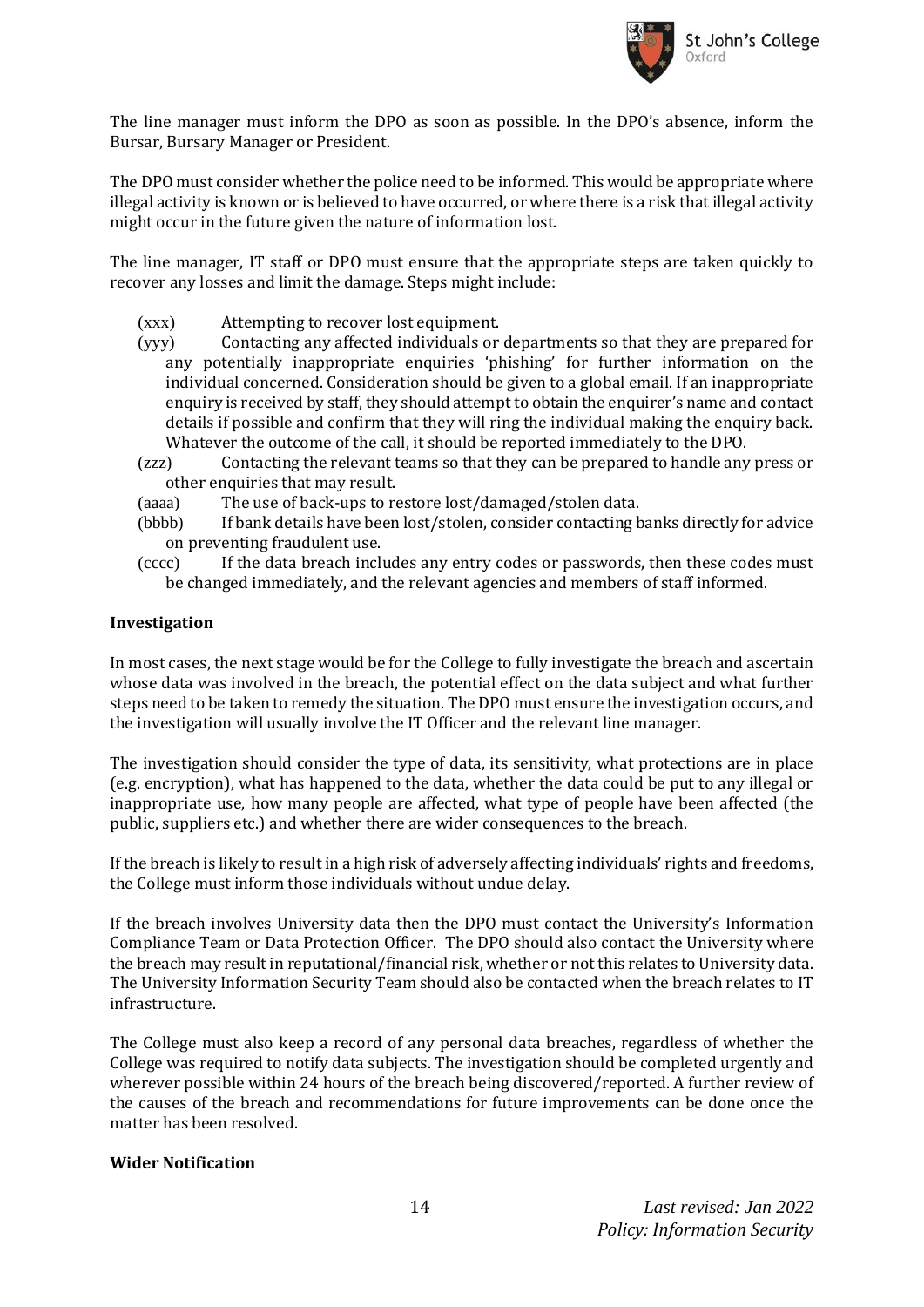

Some people/agencies may need to be notified as part of the initial containment. However, the decision will normally be made once an investigation has taken place.

The GDPR introduces a duty on all organisations to report certain types of breaches to the Information Commissioner's Office (ICO). Every incident should be considered on a case by case basis. The following ICO guidance is relevant:

"When a personal data breach has occurred, you need to establish the likelihood and severity of the resulting risk to people's rights and freedoms. If it is likely that there will be a risk then you must notify the ICO; if it is unlikely then you do not have to report it. However, if you decide you do not need to report the breach, you need to be able to justify this decision, so you should document it.

"In assessing risk to rights and freedoms, it is important to focus on the potential negative consequences for individuals. Recital 85 of the GDPR explains that:

'A personal data breach may, if not addressed in an appropriate and timely manner, result in physical, material or non-material damage to natural persons such as loss of control over their personal data or limitation of their rights, discrimination, identity theft or fraud, financial loss, unauthorised reversal of pseudonymisation, damage to reputation, loss of confidentiality of personal data protected by professional secrecy or any other significant economic or social disadvantage to the natural person concerned.'

"This means that a breach can have a range of adverse effects on individuals, which include emotional distress, and physical and material damage. Some personal data breaches will not lead to risks beyond possible inconvenience to those who need the data to do their job. Other breaches can significantly affect individuals whose personal data has been compromised. You need to assess this case by case, looking at all relevant factors."

If the DPO decides to report the incident to the ICO, the following link has details on how to do so: [https://ico.org.uk/for-organisations/report-a-breach/.](https://ico.org.uk/for-organisations/report-a-breach/) 

#### **Review and Evaluation**

Once the initial aftermath of the breach is over, the DPO should fully review both the causes of the breach and the effectiveness of the response to it. A report should be written and considered by relevant committees and Governing Body.

If systemic or ongoing problems are identified, then an action plan must be drawn up to put these right. If the breach warrants a disciplinary investigation, the manager leading the investigation should liaise with Human Resources for advice and guidance.

#### **Implementation**

This policy takes effect immediately. All managers should ensure that staff members are aware of this policy and its requirements. This should be undertaken as part of induction and supervision. If staff members have any queries in relation to the policy, they should discuss this with their line manager, IT Officer or DPO.

#### **Useful Contacts**

Data Protection Officer: [data.protection@sjc.ox.ac.uk](mailto:data.protection@sjc.ox.ac.uk)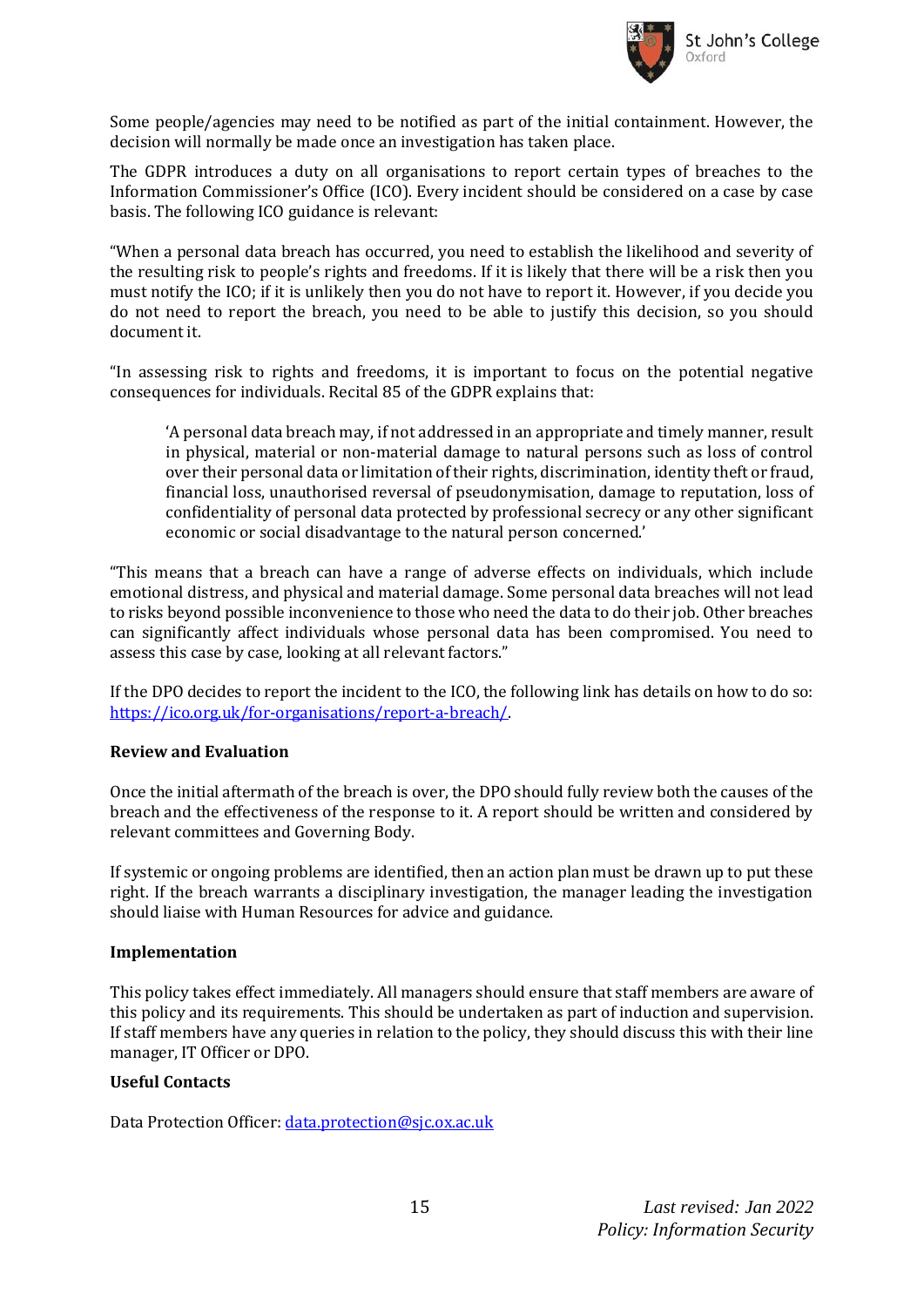

# **Appendix 2**

| <b>Data Systems</b>                                 | <b>Responsible Officer</b>                    |  |
|-----------------------------------------------------|-----------------------------------------------|--|
| Finance                                             | Finance Bursar                                |  |
| Bursary                                             | Principal Bursar                              |  |
| College Office, academic staff                      | Senior Tutor                                  |  |
| Domestic Office, non-academic<br>staff, conferences | Domestic Bursar                               |  |
| <b>Student Welfare</b>                              | Senior Dean                                   |  |
| College Archive                                     | Principal Bursar                              |  |
| Alumni records                                      | Director of Development & Alumni<br>Relations |  |
| Admissions $(u/g)$                                  | <b>Fellow for Access and Admissions</b>       |  |
| Admissions $(p/g)$                                  | Senior Tutor                                  |  |
| Library                                             | <b>Fellow Librarian</b>                       |  |
| <b>College Buildings</b>                            | Principal Bursar                              |  |
| <b>College Estate</b>                               | Principal Bursar                              |  |
| GB & Committee minutes &<br>agendas                 | President                                     |  |

The College Data Protection Officer is appointed by the Governing Body from time to time. Names of current College Officers are available from the President's Office [\(presidents.pa@sjc.ox.ac.uk\)](mailto:presidents.pa@sjc.ox.ac.uk).

# **Appendix 3 – Password Protection Guidelines**

Password strength is increased by the following characteristics:

- (dddd) Contains both upper and lower case characters (e.g., a-z, A-Z) ,
- (eeee) Digits and punctuation characters as well as letters e.g., 0-9,  $\lbrack \omega \# \S \% \wedge \S \* \rbrack$  +|~- $=\left\{ \left\{ \right\} [\left\{ \right\} ]:\left\{ \left\{ \right\} \right\} ,$
- (ffff) A larger number of alphanumeric characters, (gggg) Is not a single word in any language, slang, dialect, jargon, etc, (hhhh) Is not based on personal information, names of family, etc, (iiii) Is never written down or stored on-line in the clear / unless encrypted,
- (jjjj) Passwords should be easily remembered but still complex and difficult to guess.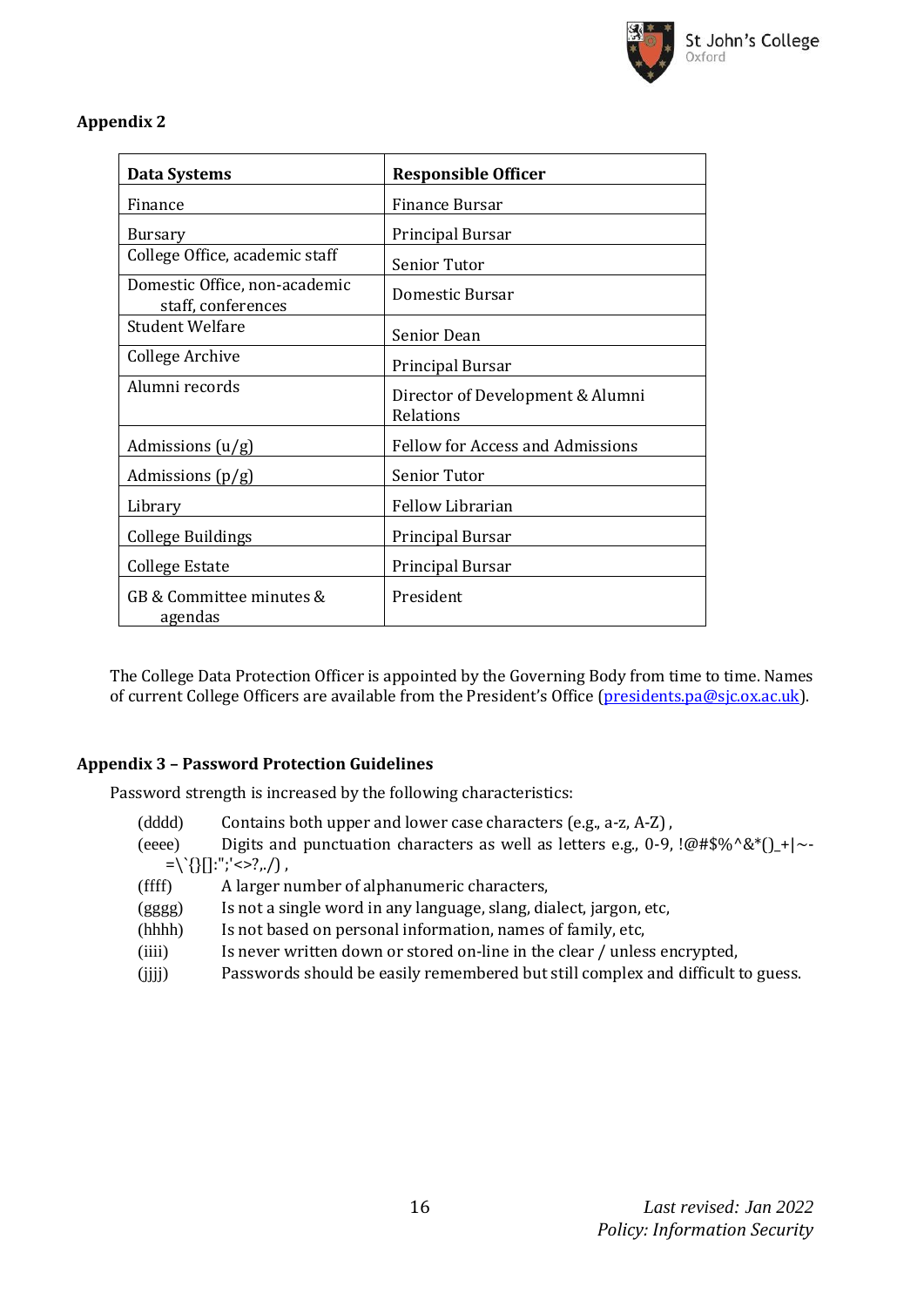

- **Appendix 4** Recommended end user practices for password protection:
	- (kkkk) Do not use the same password for University accounts as for other non-University access (e.g., personal ISP account, MRC Portal, option trading, banking, etc.).
	- (llll) Do not use the same password for various University access needs. Select one password for the IT Services and University Administration systems using the SSO and a separate password for St John's College IT systems.
	- (mmmm) Do not share personal passwords with anyone, including personal administrative assistants or secretaries.
	- (nnnn) Do not reveal a password over the phone
	- (oooo) Do not reveal a password in an email message
	- (pppp) Do not reveal a password to a manager, unless exceptional circumstances make this an absolute requirement.
	- (qqqq) Do not talk about a password in front of others
	- (rrrr) Do not hint at the format of a password
	- (ssss) Do not reveal a password on questionnaires or security forms.
	- (tttt) Do not share a password with family members
	- (uuuu) Do not reveal a password to co-workers while on holiday
	- (vvvv) If someone demands a password, refer them to this document or have them call the local IT Staff
	- (wwww) Do not use the "Remember Password" feature of applications (e.g., Outlook, Firefox, Safari)
	- (xxxx) Do not write passwords down and store them anywhere in your office.
	- (yyyy) Do not store passwords in a file on ANY computer system (including Blackberries, iPhones, Palm Pilots or similar devices) without encryption.
	- (zzzz) Change passwords regularly in line with the password policies.

#### **Appendix 5** Recommended end user practices to prevent virus problems:

- (aaaaa) Always run a supported anti-virus software which is updated automatically with the latest anti-virus definitions. Sophos is available from the University via a site license.
- (bbbbb) St John's College installed anti-virus software will be configured to update automatically. On personally owned or remote systems, the user should ensure that updates are performed automatically, and that a licence is renewed annually.
- (ccccc) NEVER open any files or macros attached to an email from an unknown, suspicious or untrustworthy source. Delete these attachments immediately, then empty your Trash/Wastebasket.

(ddddd) Delete spam, chain, and other junk email without forwarding.

- 1. Never download files from unknown or suspicious sources.
- 1. Always scan a USB key or other removable media from an unknown source for viruses before use and periodically on your own.
- 1. Back-up critical data and system configurations on a regular basis and store the data in a safe place.

# **Appendix 6** Server General Configuration Guidelines:

- 1. Operating System configuration should be in accordance with approved University guidelines.
- 1. Services and applications that will not be used must be disabled where practical.
- 1. Access to services should be logged and/or protected through access-control methods such as TCP Wrappers, if possible.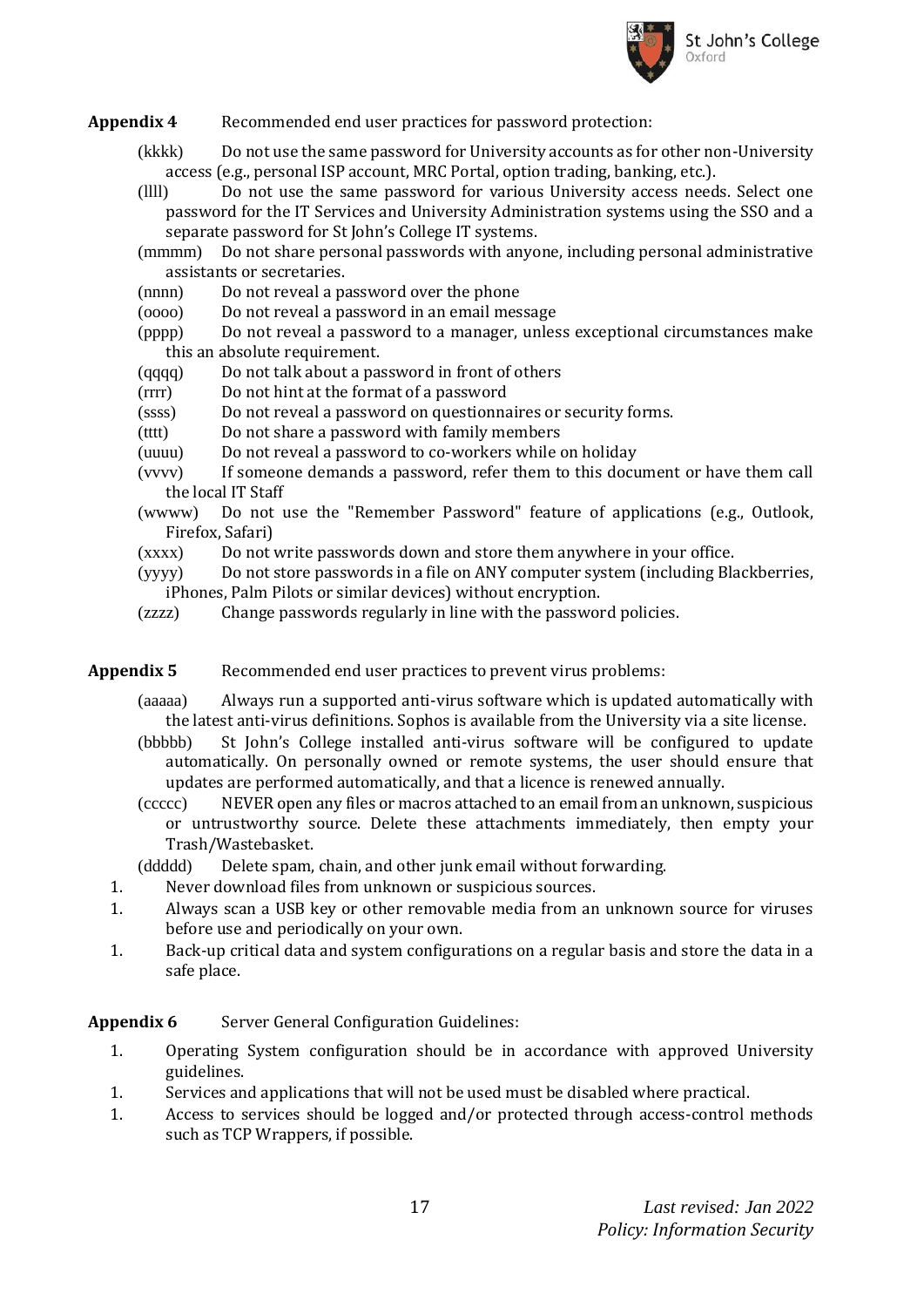

- 1. The most recent security patches must be installed on the system as soon as practical, the only exception being when immediate application would interfere with business requirements.
- 1. Trust relationships between systems are a security risk, and their use should be avoided. Do not use a trust relationship when some other method of communication will do.
- 1. Always use standard security principles of "least required access" to perform a function. Do not use privileged accounts when a non-privileged account will do.
- 1. If a method for secure channel connection is available, privileged access must be performed over secure channels, (eg. encrypted network connections using SSH or IPsec).
- 1. All security related logs will be kept online for a minimum of 1 week.
- 1. Security-related events will be reported to OxCERT, who will review logs and report incidents to IT Services management. Corrective measures will be prescribed as needed. Security-related events include, but are not limited to:
	- (i) Port-scan attacks
	- (ii) Evidence of unauthorized access to privileged accounts
	- (iii) Anomalous occurrences that are not related to specific applications on the host.

#### **Glossary**

| <b>GDPR</b>   | <b>General Data Protection Regulation</b>                               |  |  |
|---------------|-------------------------------------------------------------------------|--|--|
| <b>HFS</b>    | Hierarchical File Store                                                 |  |  |
| <b>ICT</b>    | Information, Communications & Technology                                |  |  |
| <b>ICTC</b>   | University of Oxford Information, Communications & Technology Committee |  |  |
|               | (http://www.admin.ox.ac.uk/ictc/ )                                      |  |  |
| <b>OxCERT</b> | The University of Oxford's Computer Emergency Response Team             |  |  |
| <b>SSO</b>    | The University of Oxford Single Sign-On username.                       |  |  |
| <b>VPN</b>    | Virtual Private Network as supplied by IT Services                      |  |  |
|               |                                                                         |  |  |